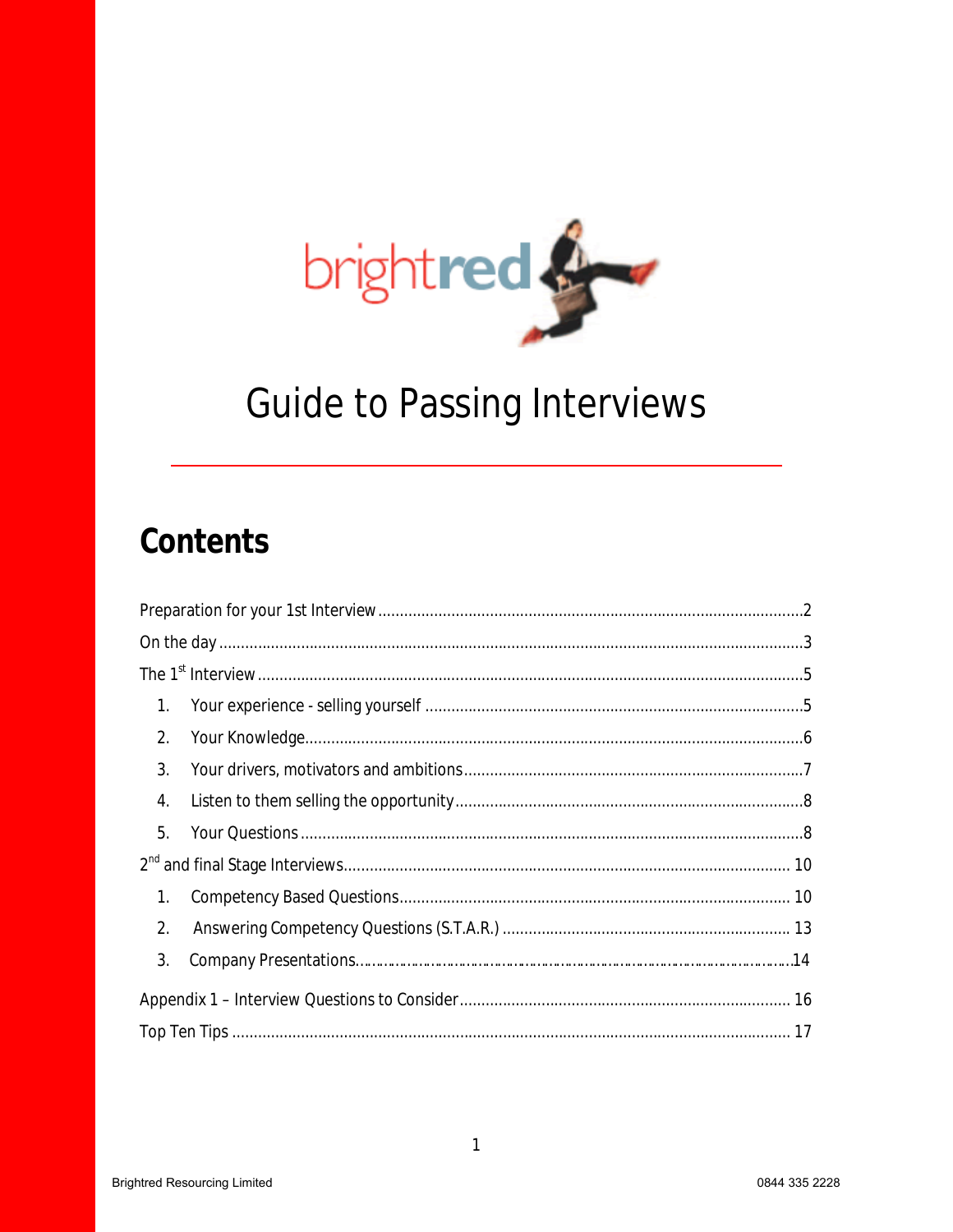# **Preparation for your 1st Interview**

Besides reading through this pack, it is incredibly important that you do plenty of research and preparation before every interview you have. Probably the largest contributor to a candidate we put forward failing an interview is down to their lack of effort beforehand, which quickly becomes evident when they step in the interview room.

#### **Why Good Preparation is so important**

- It proves to a potential employer you are **genuinely interested** in them
- It is the first illustration to an employer that you are **professional**, **committed, hard working** and **thorough** in your work.
- It will help you **stand out** against the competition
- Knowing you are well prepared will give you the **confidence to stay calm** and perform in the interview

#### **"What should I research?"**

Using the information we give you, the company's website and the internet, make sure you can answer the following questions.

- 1. What is the name of the company I am interviewing with, my interviewer (and their job title)?
- 2. Where is the location of the office and do they have offices anywhere else?
- 3. When was the company established/how long has it been going for?
- 4. What sector(s) does the company exist in?
- 5. Who are their main competitors?
- 6. What is the company's USP unique selling point?
- 7. Why in particular do you want to work for this specific company?
- 8. Sell this company to me in two lines.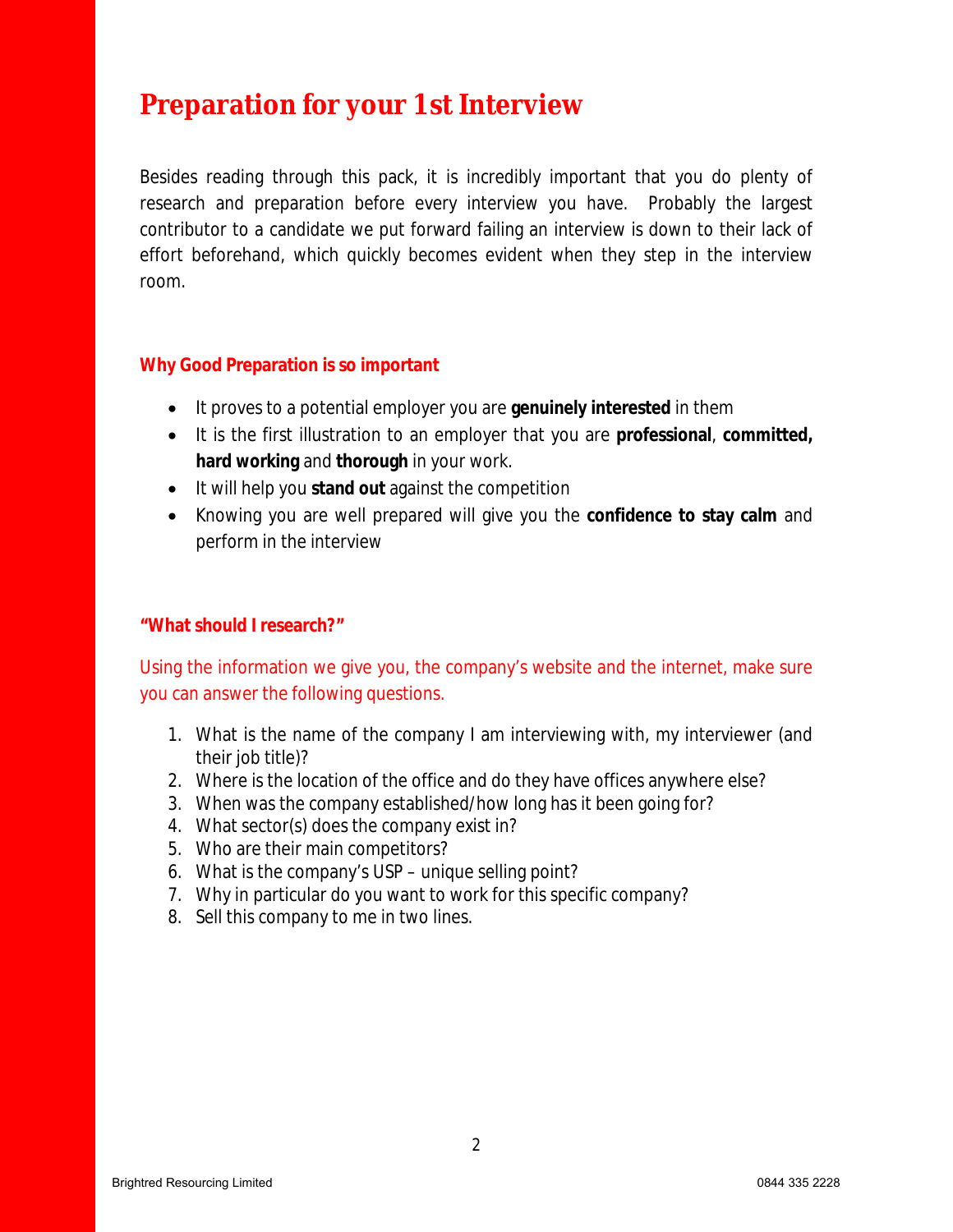# **On the day**

**Dress**

Dress in a smart business suit with a clean, ironed shirt and tie (or blouse) and dark shoes. Do not wear casual clothes even if you know that it is company policy, unless WE tell you THEY have asked you to dress otherwise. Keep it simple, wear a white shirt with a plain tie to avoid judgements from the fashion police! **Keep your Jacket on during the interview**, unless offered otherwise

**Ensure that you know the following things**

- The **time** of your interview
- The **location** of the interview (PLEASE **print a map**)
- **Know your route** and how long it will take to get there. (allowing for delays)
- **Who** do you need to ask for (ask us for pronunciation of their name if necessary)

**The Perfect First Impression – The Golden Rules**

- **Arrive a few minutes early**. Being late is inexcusable, but being more than 20 minutes early is just weird!
- Fill out any application forms **neatly** and completely.
- **Be polite** Greet the interviewer by his or her title and surname.
- Shake hands **firmly**.
- **Wait** until you are offered a chair before sitting. **Sit upright** in your chair and look alert and interested at all times.
- Maintain a **positive body image** (don't cross your legs, fold your arms, shuffle your feet, fiddle, pick stuff etc.)
- **Be as charismatic as possible**; it is very important that you demonstrate your interpersonal skills during the interview.
- BE a **good listener** as well as a good talker. Follow their leads, and **mirror** them where possible.

3

- **Smile.**
- **Look** the interviewer in the eye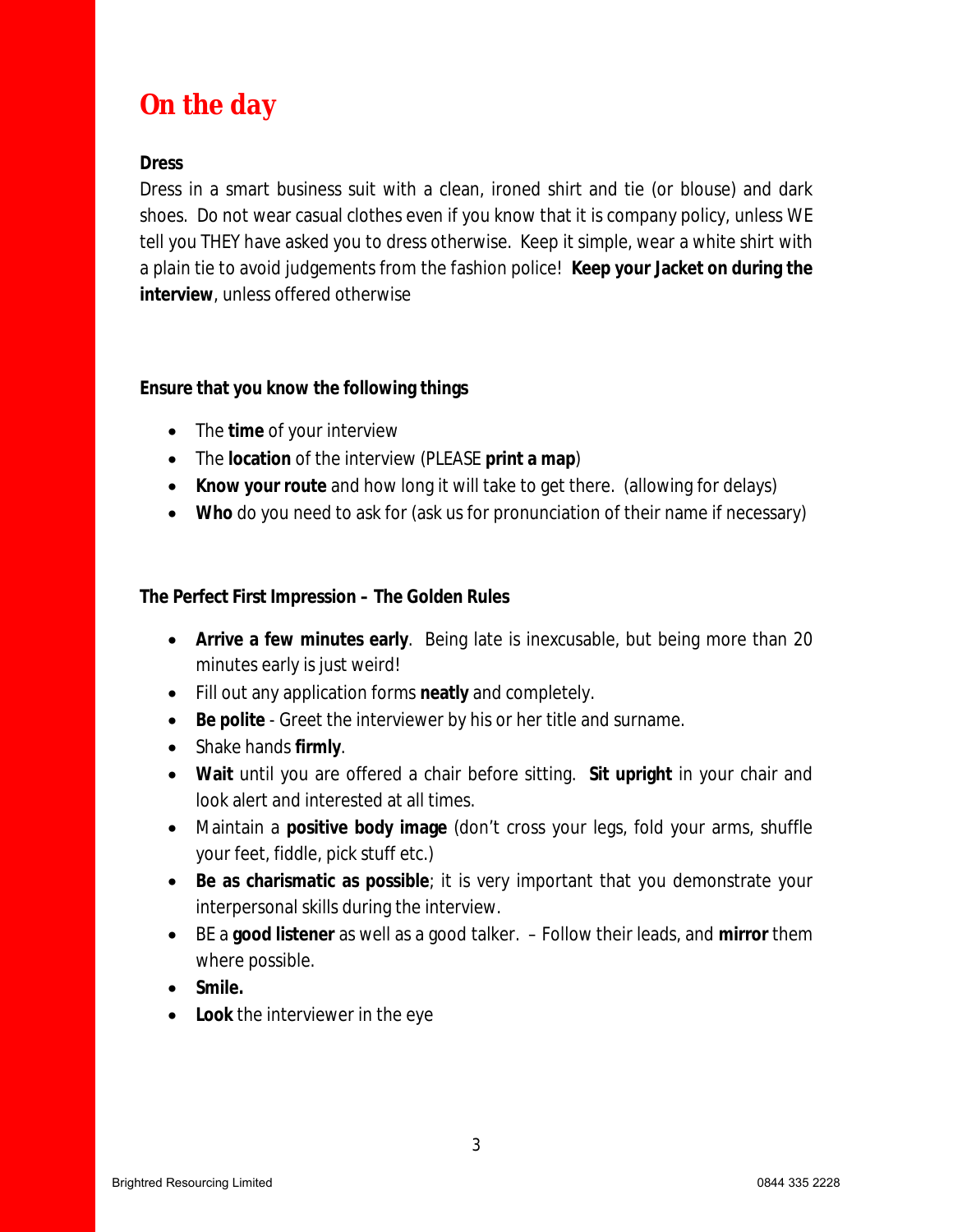**What not to do (unless you want to be unemployed)**

- DON'T **smoke** before an interview, you will smell like an ashtray!
- DON'T **lie.**
- DON'T answer questions with a simple 'yes' or 'no' explain yourself.
- DON'T make **derogatory remarks** about your present or former employers.
- DON'T **'over answer'** questions, or make the same point 3 times if an interview hints for you to wrap it up – Take the hint.
- DON'T **argue** with your interviewer.
- DON'T enquire about salary, holidays, bonuses etc. at the initial interview unless you are positive that the interviewer wants to hire you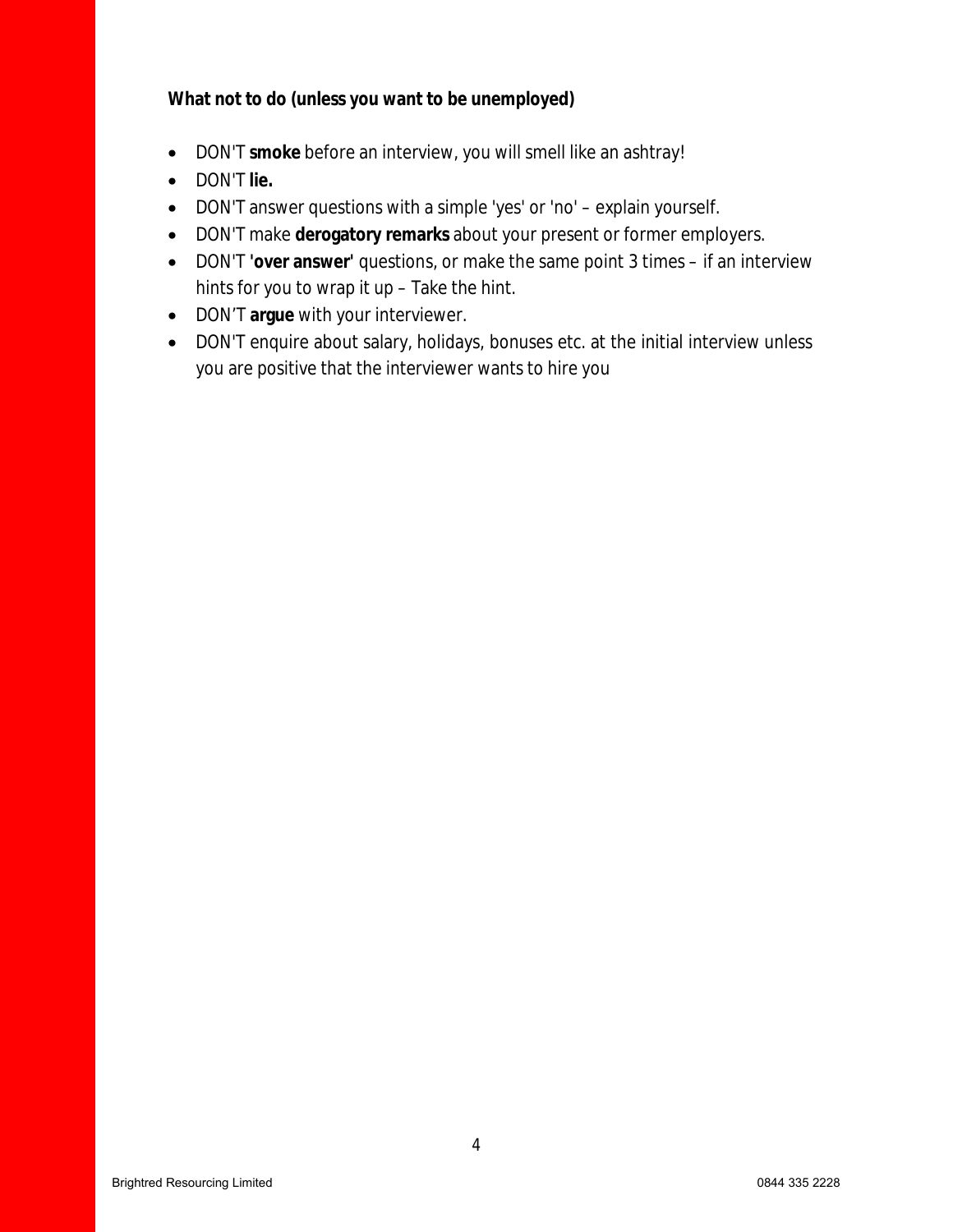# The 1<sup>st</sup> Interview

The first interview is extremely important. It is your chance to make a strong first impression on your potential employer, and an opportunity for each side to learn more about each other, and if there is enough synergy to move forward to a 2<sup>nd</sup> interview.

A good first interview should last anything from 45minutes upwards, and normally consists of

- 1. A set of questions on your experience and CV
- 2. Your knowledge of their industry, their company and the role
- 3. Some questions on your motivations, ambitions and interests
- 4. The employer selling you their opportunity
- 5. Your questions
- 6. Close!!!

### **Remember**

Make sure that your good points get across to the interviewer in a **concise, factual and sincere** manner. Waffle will get you nowhere. Bear in mind that **only you can sell yourself** and make the interviewer aware of the benefits that you can offer to the organisation.

Always conduct yourself as if you are determined to get the job you are discussing. **Never close the door on opportunity**. It is better to be in a position where you can choose from a number of offers - rather than only one.

Also make sure you can **provide examples of your skills**, preferably in a work related capacity, if not think of other examples where you have handled objections, questioned effectively etc. Again offer these examples as they show that you have a good understanding of what skills and activities make you perfect for the role.

## **1. Your experience - selling yourself**

*Q: Tell me about yourself. The interviewer is really saying "I want to hear you talk."* **A:** This is a loosener, but is a common question so your response can stay the same. Write a script and rehearse it so that it sounds impromptu. Spend a maximum of 4 minutes describing your qualifications, career history and your range of skills emphasising those skills relevant to the job on offer.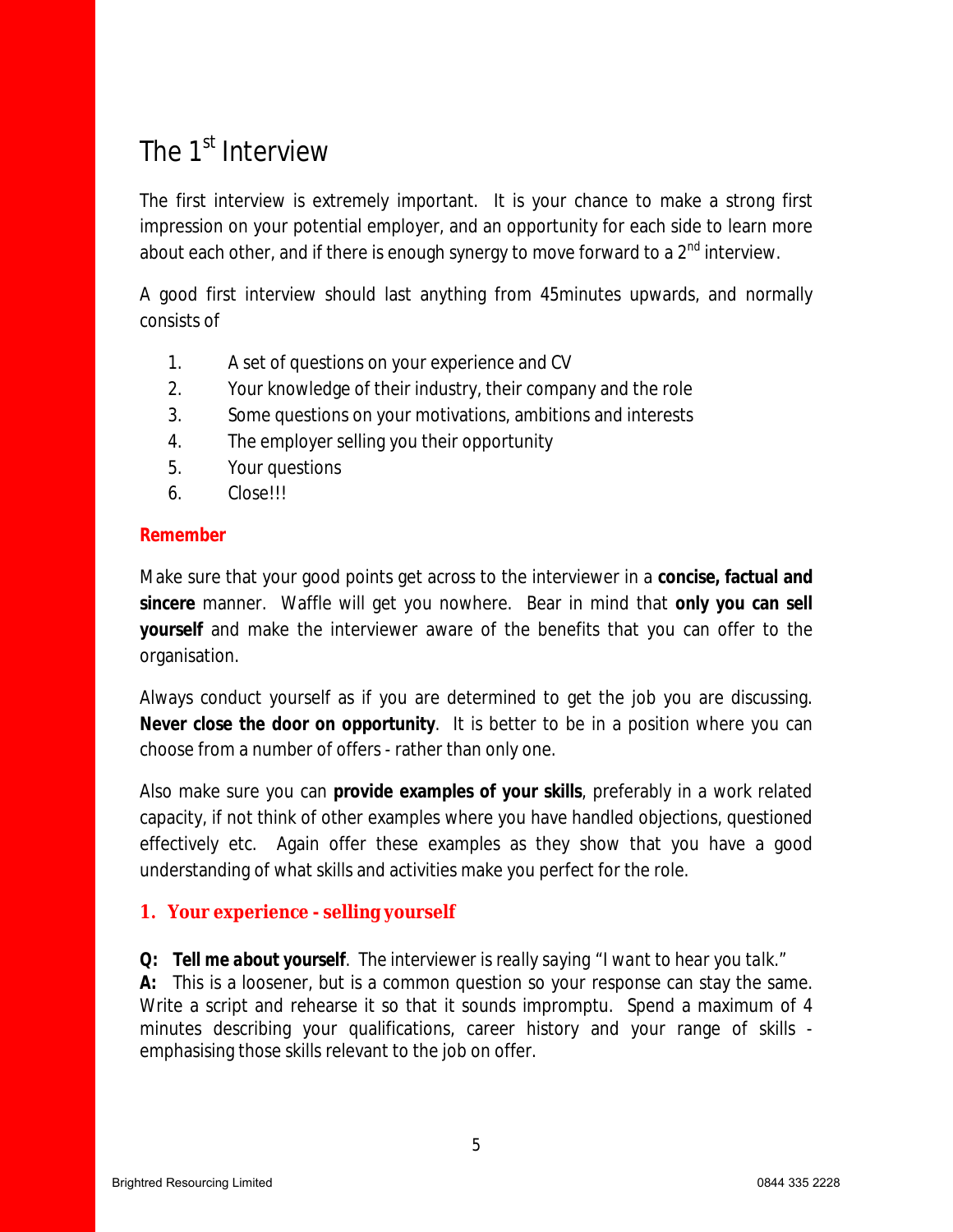Q: *What have your achievements been to date? The interviewer is saying, "Are you an achiever?"*

**A:** Again, this is a common question so be prepared. Select an achievement that is work-related and fairly recent. Identify the skills you used and the achievement and quantify the benefit. For example, "my greatest achievement has been bringing on X amount of business for a client that then generated Y amount of revenue"

Q: *Are you happy with your career to date? The interviewer is really asking about your self-esteem and self-confidence, your career aspirations and whether you are a happy, positive person.*

**A:** The answer must be 'yes' but if you have hit a career plateau or you feel you are moving too slowly, then you must qualify the answer.

Q: *What do you like about your present job? The interviewer is trying to ascertain whether you will enjoy what the role entails.*

**A:** This is a straightforward question. All you have to make sure is that your 'likes' correspond to skills etc required in the job on offer. Be positive, describe your job as interesting and diverse but do not overdo it — after all, you are leaving!

**Q:** *What do you dislike about your present job? The interviewer is trying to find out whether the job on offer has responsibilities you will dislike or which will make you unsuitable.*

**A:** Be careful with this one! Do not be too specific as you may draw attention to weaknesses, which will leave you open to further problems. One approach is to choose a characteristic of your present company such as its size / slow decision making etc. Give your answer with the air of someone who takes problems and frustrations in your stride and as part of the job!

*Q: Why do you want to leave your current employer? The interviewer is trying to understand and evaluate your motives for moving.*

**A:** This should be straight forward. State how you are looking for more challenge, responsibility, experience and a change of environment. NEVER be negative in your reasons for leaving, and rarely will it be appropriate to cite salary as the primary motivator.

## **2. Your Knowledge**

Firstly you will need to provide good evidence that you have really given this role/industry as a career some real thought. This could involve;

- Researching the job title/description
- Speaking to friends in that industry/sector
- Researching on the web e.g. company website(s), related news
- Browsing various related industry websites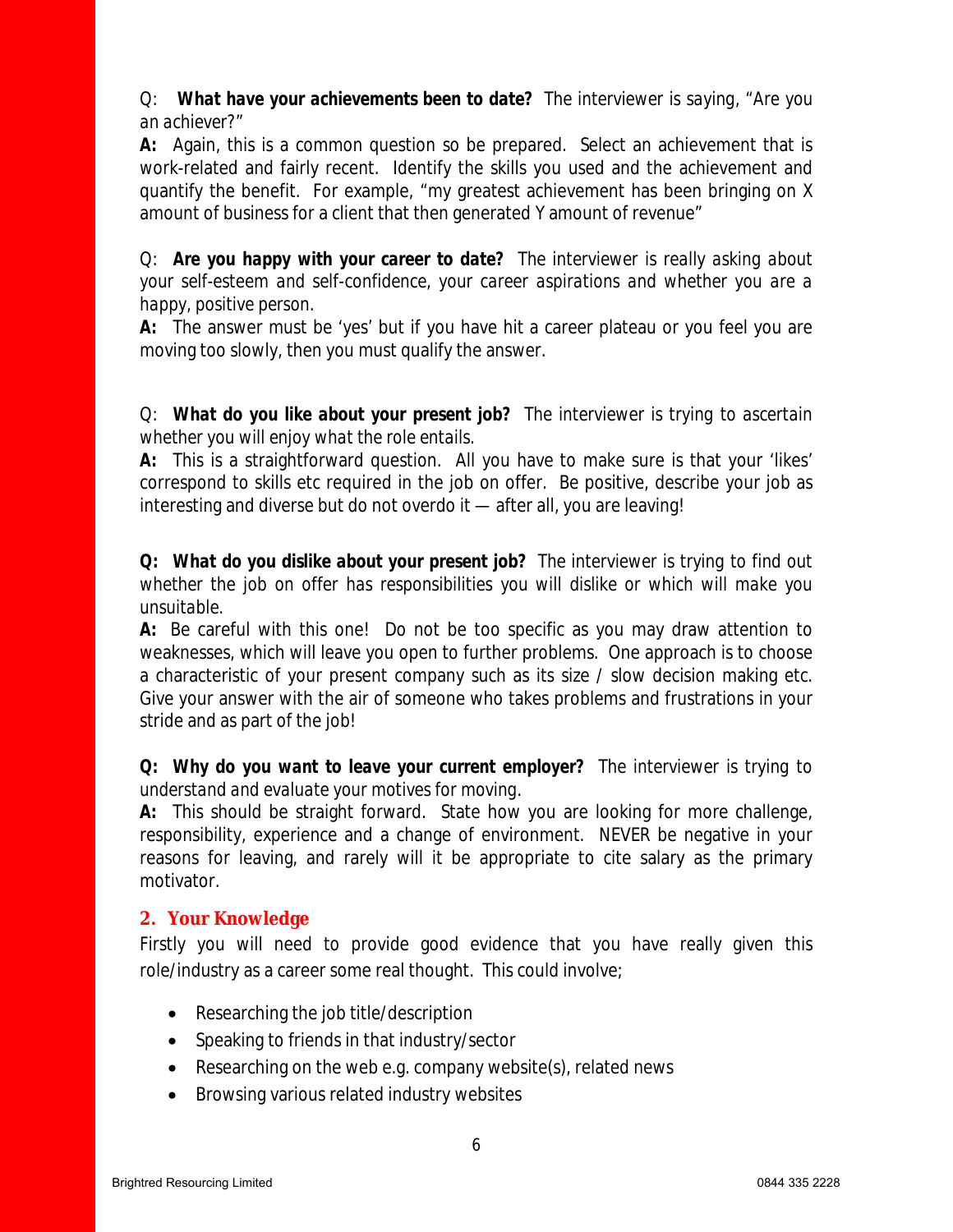# **3. Your drivers, motivators and ambitions**

Throughout your interview your interviewer will be looking for you to qualify why you have chosen to follow your particular career path, and what you are looking to get out of it in the short, medium and long term. They are doing this for 2 major reasons;

- 1. Are your career motivations **aligned with what they want** in their new employee?
- 2. **How much value** are you willing and able to add to their business if they give you the opportunity to join them? (This includes management potential etc.)

**Important -** Expect to face these questions at every interview stage, and many senior decision makers your meet will base their final decision on you on these particular answers (as their focus is more strategic and long-term than a team leader).

*Q: What are your strengths? OR what can you bring to this organisation? (Same question) The interviewer wants a straightforward answer as to what you are good at and how it is going to add value.*

**A:** This is one question that you know you are going to get so there is no excuse for being unprepared. Concentrate on discussing your main strengths. List three or four explanations of how they could benefit the employer. Strengths to consider include technical proficiency; ability to learn quickly; determination to succeed; positive attitude; your ability to relate to people and achieve a common goal. You may be asked to give examples of the above so again - be prepared.

*Q: What is your greatest weakness? The interviewer is really asking about your selfperception and level of self-awareness.*

**A:** This is another standard question for which you can be well prepared. Don't say you have none - this will ensure further problems. You have two options - use a professed weakness such as a lack of experience (not ability) on your part in an area that is not vital for the job. The second option is to describe a personal or professional weakness that could also be considered strength and the steps you have taken to combat it. An example would be, "I know my team think I'm too demanding at times - I tend to drive them pretty hard but I'm getting much better at using the carrot and not the stick." Do not select a personal weakness such as "I'm not a morning person - I'm much better as the day goes on."

*Q: What kind of decision do you find most difficult? The interviewer is really saying, "I need someone who is strong and decisive but who has a human side."*

**A:** Your answer must not display weakness. Try to focus on decisions that have to be made without sufficient information. This will show your positive side. For example "I like to make decisions based on sufficient information and having alternatives. When you have to make quick decisions you have to rely on 'gut feeling' and experience."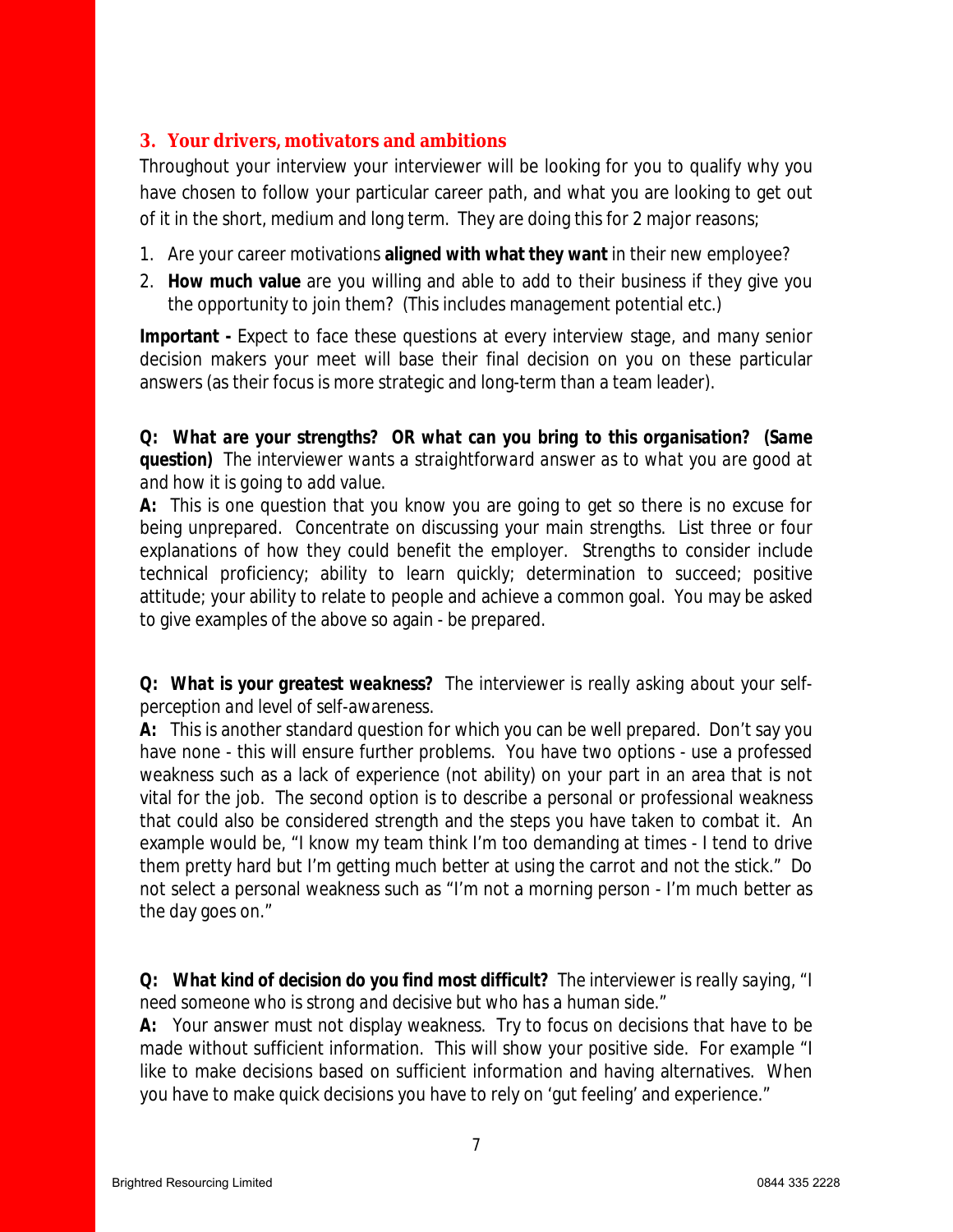*Q: What are you looking for in a company? Be careful; make sure you only offer needs that you know the company can offer you!*

**A:** This is another way of asking what needs are most important to you in your career, so make sure that you cover the same points for consistency. Examples could include a positive office environment, a challenging yet viable career path, structured and continuous training and the opportunity to push yourself against other successful professionals.

Don't focus too heavily on benefits packages, car parking etc. This is relatively trivial and shouldn't be seen to be of the same value to you as the opportunity to progress up the ladder.

*Q: Where do you want to be in 5 years? The interviews wants to be reassured that you are looking for a long term position, but do have ambitions to progress*

**A:** Start your answer by confirming that you definitely want to be in your (and the company's) industry in 5 years time, and would have expected to have hit your own personal career targets. This could included, successfully building a good name for yourself in your market, being amongst the highest performing in the business, achieved x number of promotions within the business, be managing a small team of 3 or 4 etc. Keep your aims realistic, otherwise your confidence will be taken as arrogance. If you like, ask the interviewer where they were after the same time, as it will give you a good benchmark for your own answer.

## **4. Listen to them selling the opportunity**

Enough Said

## **5. Your Questions**

Prepare the questions that you want answered, take them with you into the interview, and ask them - after the interview is too late! Always ask open questions, e.g. those beginning: How? What? Which? Where? Why? When?

At the end of the interview, you must make sure that you have 2 or 3 intelligent and relevant questions to ask and let the interviewer know that you are very interested in the position being offered.

*Consider asking the following if not already covered:*

- How will you assess my performance?
- What are the longer term opportunities for promotion?
- How has the position become vacant?
- What encouragement is given to undertake further training?
- What ambitions does the company have for the future?
- Where could I be in 3/4/5 years with the company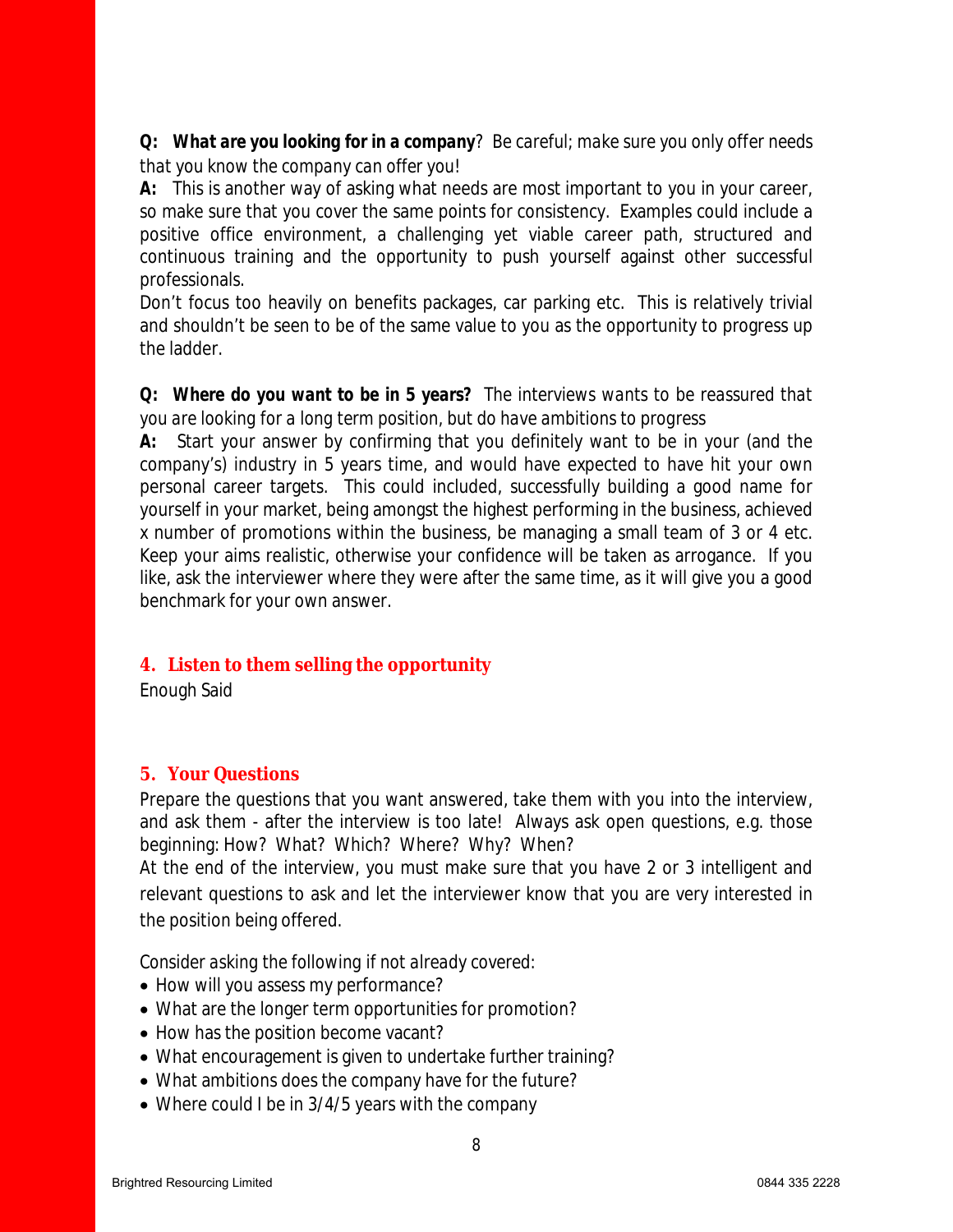- How does the training scheme work
- How would you sell your company against other firms?
- How has your team performed in the last 3 months compared to this time last year, what are you doing about it?

#### **Useful hints**

Do ask about career progression but do not let enthusiasm about future roles outweigh the current position on offer - your interviewer will not want to feel that you will be lost from this position 6 months after you have been trained!

If, at any point, you begin to have reservations about the role and/or the company, do not show it. You may later hear details that revive your interest, but your chance may have been lost by then. You can always turn down second interviews or job offers when you have had time to appraise them in the cold light of day.

It is best not to ask detailed questions about terms and conditions – your consultant will clarify these at the offer stage. If the interviewer opens a discussion on salary, indicate a range rather than a specific salary so that your options remain open for negotiation at any subsequent interviews.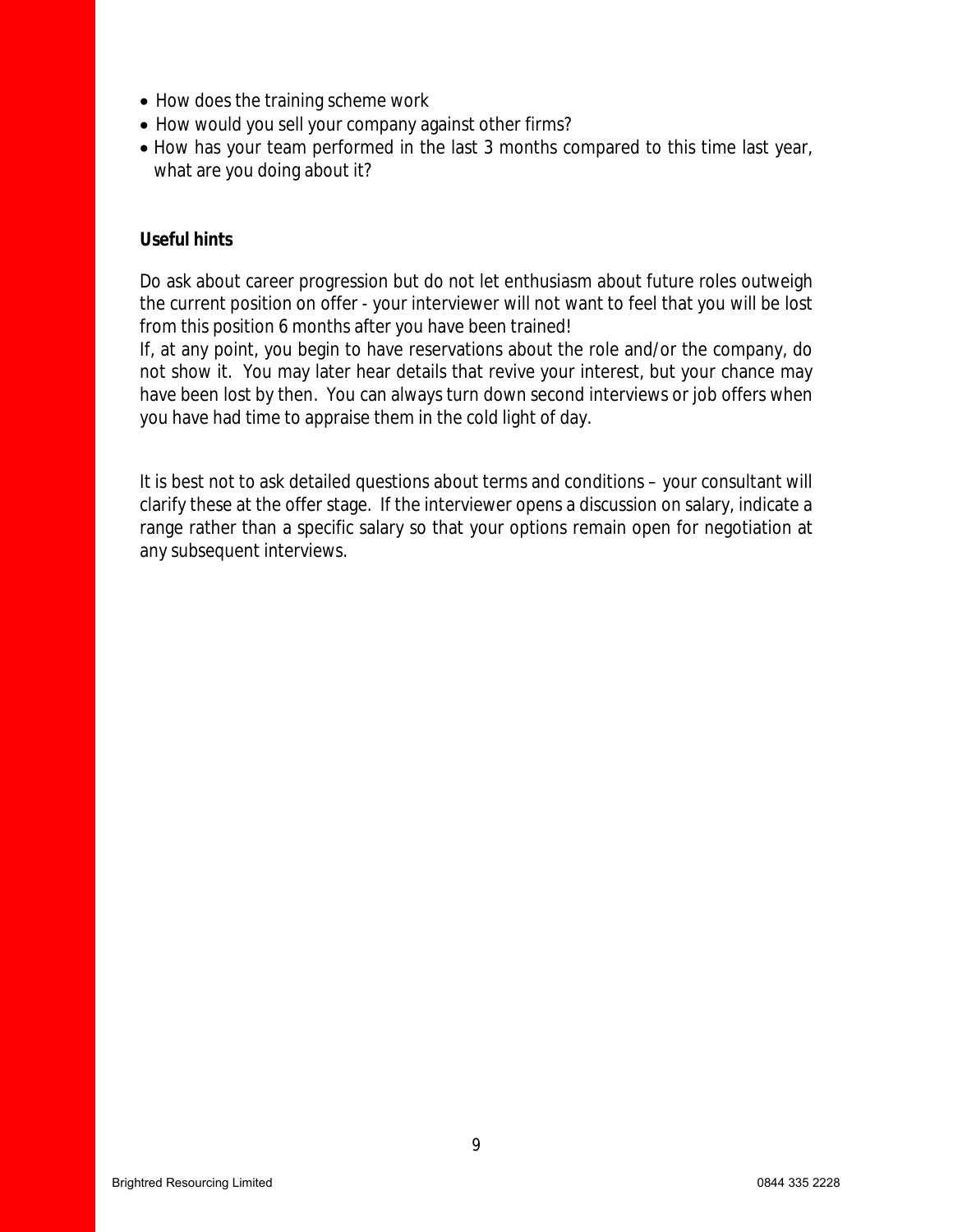# 2<sup>nd</sup> and final Stage Interviews

If you thought that the  $1<sup>st</sup>$  round was difficult, then expect this stage to be even tougher. Traditionally the latter interview stages are used by a potential employer to really put you through your paces. So expect;

- 1. Competency based questions
- 2. Company presentations

# **1. Competency Based Questions**

**What clients are assessing:**

Competencies indicate what an individual is able to do rather than what he or she needs to know. The distinction between knowing and doing is significant. For example, many know the significant benefits for themselves and for the business if they were to improve their time management. Few do anything about it!

**What areas do competency based interviews cover:**

- Individual competencies your personal attributes: Flexibility, decisiveness, tenacity, independence, risk taking, personal integrity.
- Managerial competencies taking charge of other people: Leadership, empowerment, strategic planning, corporate sensitivity, project management, management control.
- Analytical competencies the elements of decision making: Innovation, analytical skills, numerical problem solving, problem solving, practical learning, detail consciousness.
- $\bullet$  Interpersonal competencies dealing with other people: Communication, impact, persuasiveness, personal awareness, teamwork, openness.
- Motivational competencies the things that drive you: Resilience, energy, motivation, achievement orientation, initiative, quality focus.

**Examples of assessed competencies and possible questions:**

**1. Adaptability**

Ability to modify style in order to reach goals and to maintain effectiveness within changing environments and with varying responsibilities. Flexibility.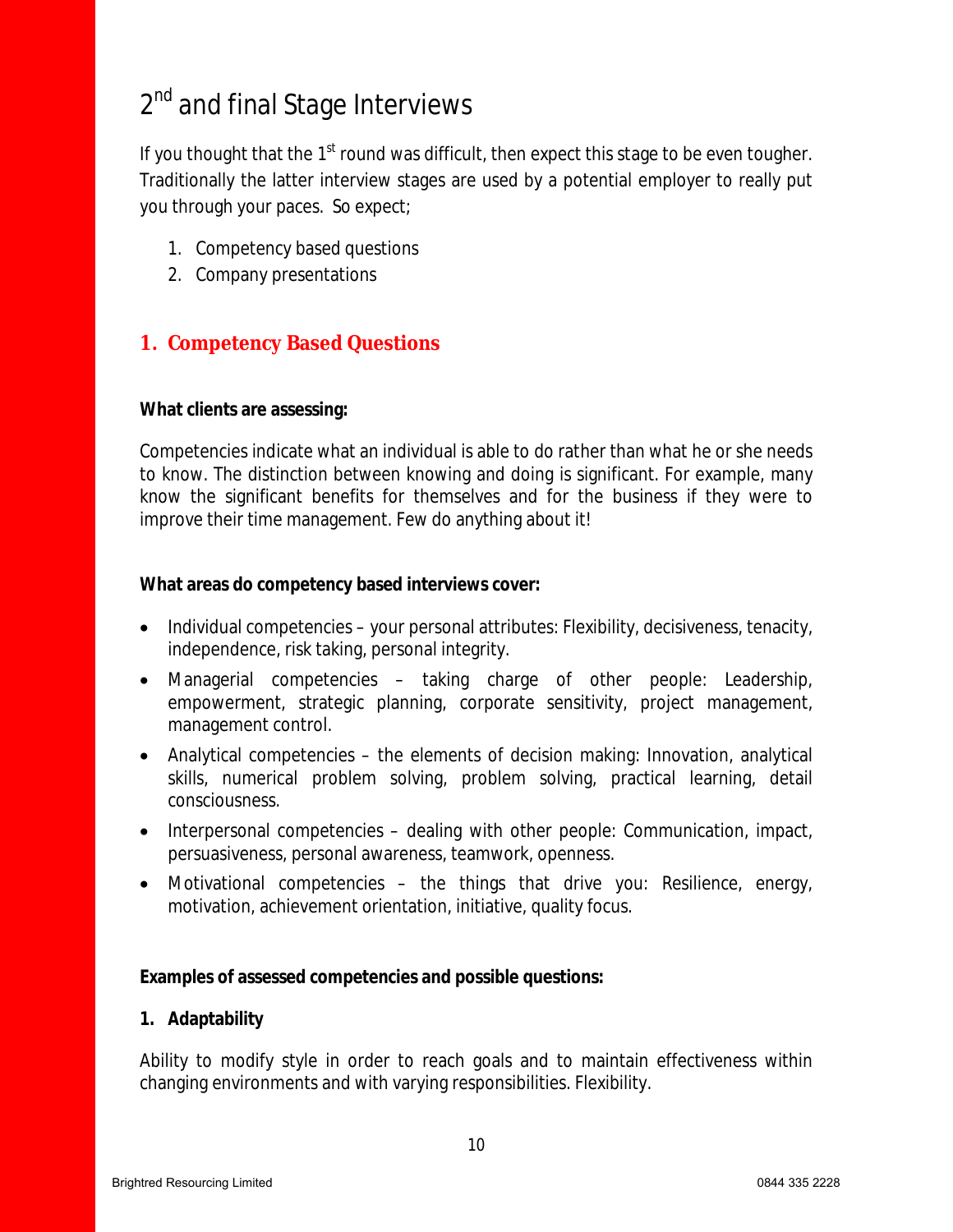How would you define your normal interpersonal style?

- Provide an example of when you have changed this style in order to deal with changing circumstances?
- What did you do and say differently?
- What impact did this have on the outcome?
- **2. Ambition**

High desire to be successful, progress and develop. Career focused.

What are your long-term career aspirations?

- What are you doing now to ensure that you achieve your goals?
- What are the barriers that you need to overcome in the short, medium and long term?
- How would you describe your level of ambition in comparison to your peer group/friends/ colleagues?
- What are you prepared to sacrifice in order to achieve your personal goals?
- Provide a specific example that illustrates this?

## **3. Resilience**

Maintains composure and effectiveness in the face of adversity, setbacks, opposition or unfairness. Stress tolerance – able to maintain a stable performance under pressure and to make controlled responses in a stressful situation.

Provide an example of when you experienced a serious setback at work?

- What happened?
- What was your initial reaction?
- How did you move the situation forward? (Provide an example of when you have lost your composure under pressure?)
- In hindsight what could/should you have done differently?
- How did you regain control of yourself and the situation?
- What was the outcome?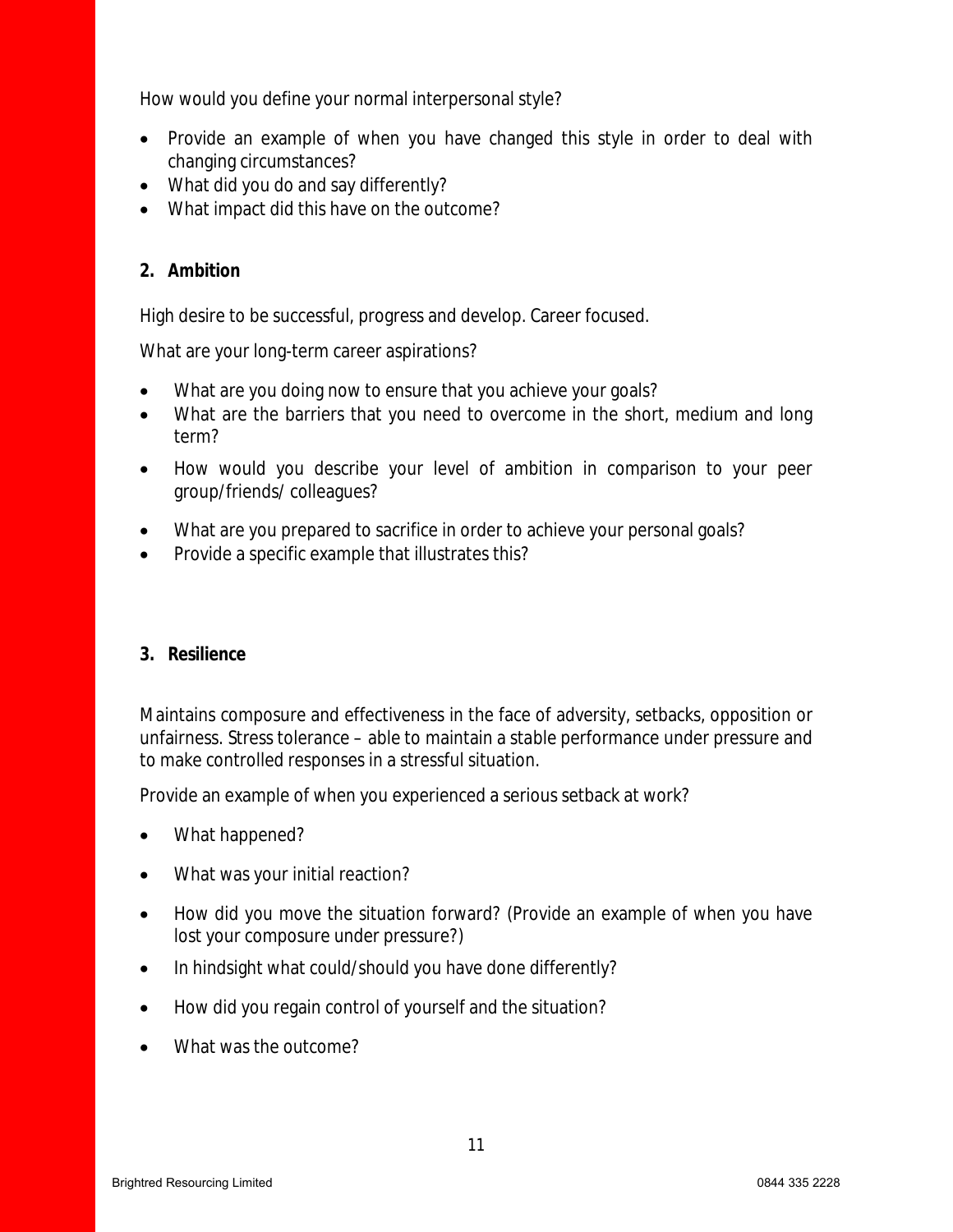#### **4. Influence**

Ability to create a positive impression on others and to exert influence in an assertive manner. Gets others to accept views and act on them, even in the face of conflict or resistance.

Describe an occasion when you challenged a more senior or experienced colleague over an important issue.

- Why did you do this?
- What approach did you take?
- How did they react?
- How did you handle this?
- What was the outcome? (Provide an example of when you had to actively influence others in order to achieve a desired result in a work context)
- What was the 'first impression' you wished to portray?
- Were you successful or not?
- What impact did this have on the situation?
- **5. Goal Orientation**

Responds well to working toward goals and objectives set by self and others.

How would you define your current work related goals?

- Do you have responsibility for setting your own performance goals or are they imposed by others?
- What tactics do you employ to ensure that you meet your goals?
- How do you demonstrate personal ownership or your set objectives to others?
- Illustrate with a recent example, your approach to planning and organising your time to achieve targets.
- How did you ensure a balance between structure and flexibility?
- How did you set realistic timelines?
- Were there any conflicting demands?
- How did you balance these?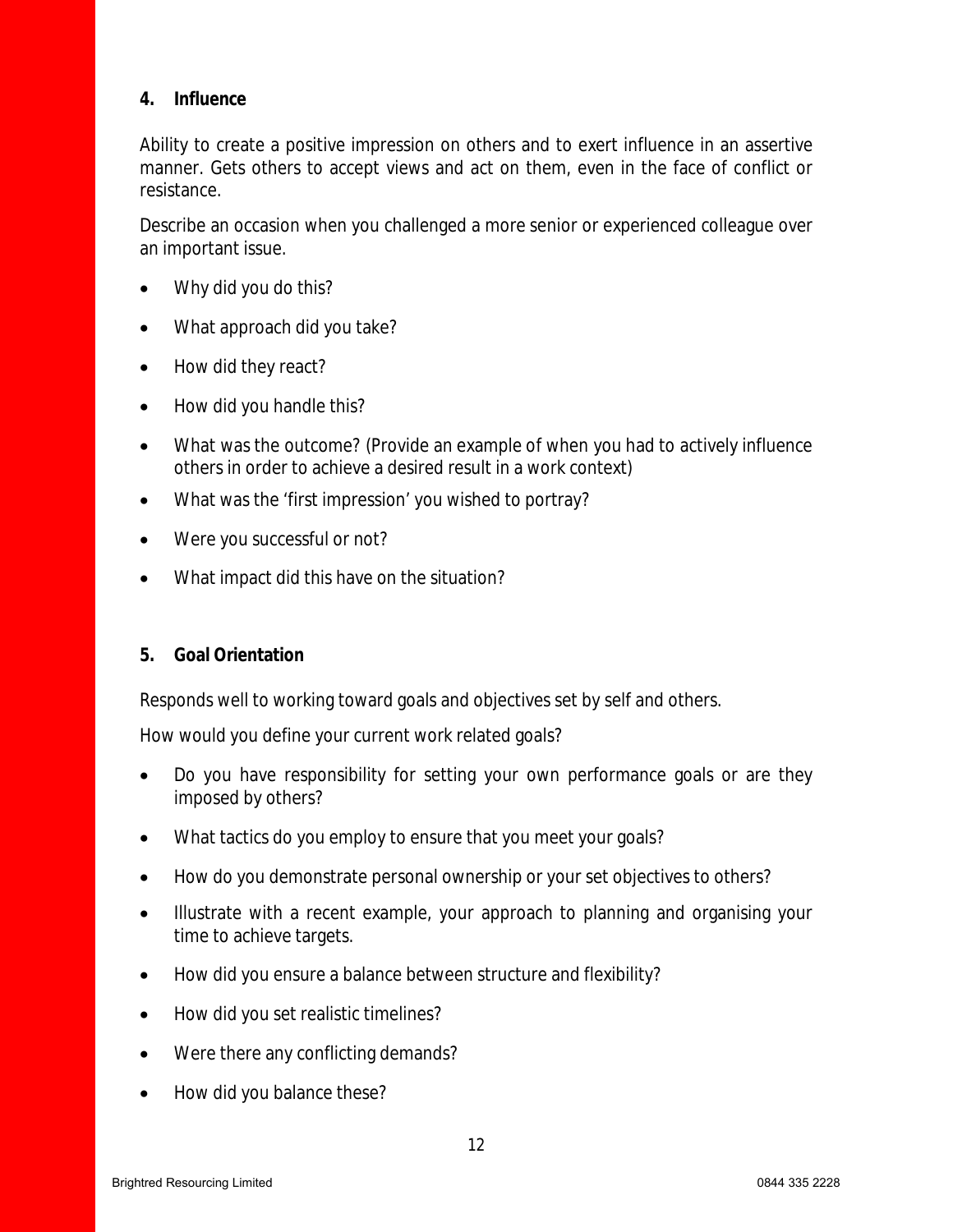## **6. Initiative**

Seeks opportunities and acts on them; originates action and actively influences events.

Provide an example of when you have identified a new business opportunity.

- How did you identify this opportunity?
- How did you take advantage of it?
- What was the benefit of pursuing this opportunity?

Describe a specific example of when you took the initiative and took on any additional challenges/ responsibilities in order to make things happen?

- Why did you feel you had to act?
- What was the impact on you / others?
- What was the outcome?

# **2. Answering Competency Based Questions**

- Use specific examples.
- Ensure that you are clear on the objective, the actions and the results in any given scenario.
- Be clear and unambiguous on what you *personally* delivered plenty of 'I' and not too much 'we'!
- Where possible try not to use the same example to cover multiple competencies, as this can imply a lack of depth.

The STAR approach may assist in structuring your answers:

- **S**ituation describe a situation or problem that you have encountered.
- Task describe the task that the situation required or your ideas for resolving the problem.
- **A**ction describe the action you took, obstacles that you had to overcome.
- **R**esults highlight outcomes achieved.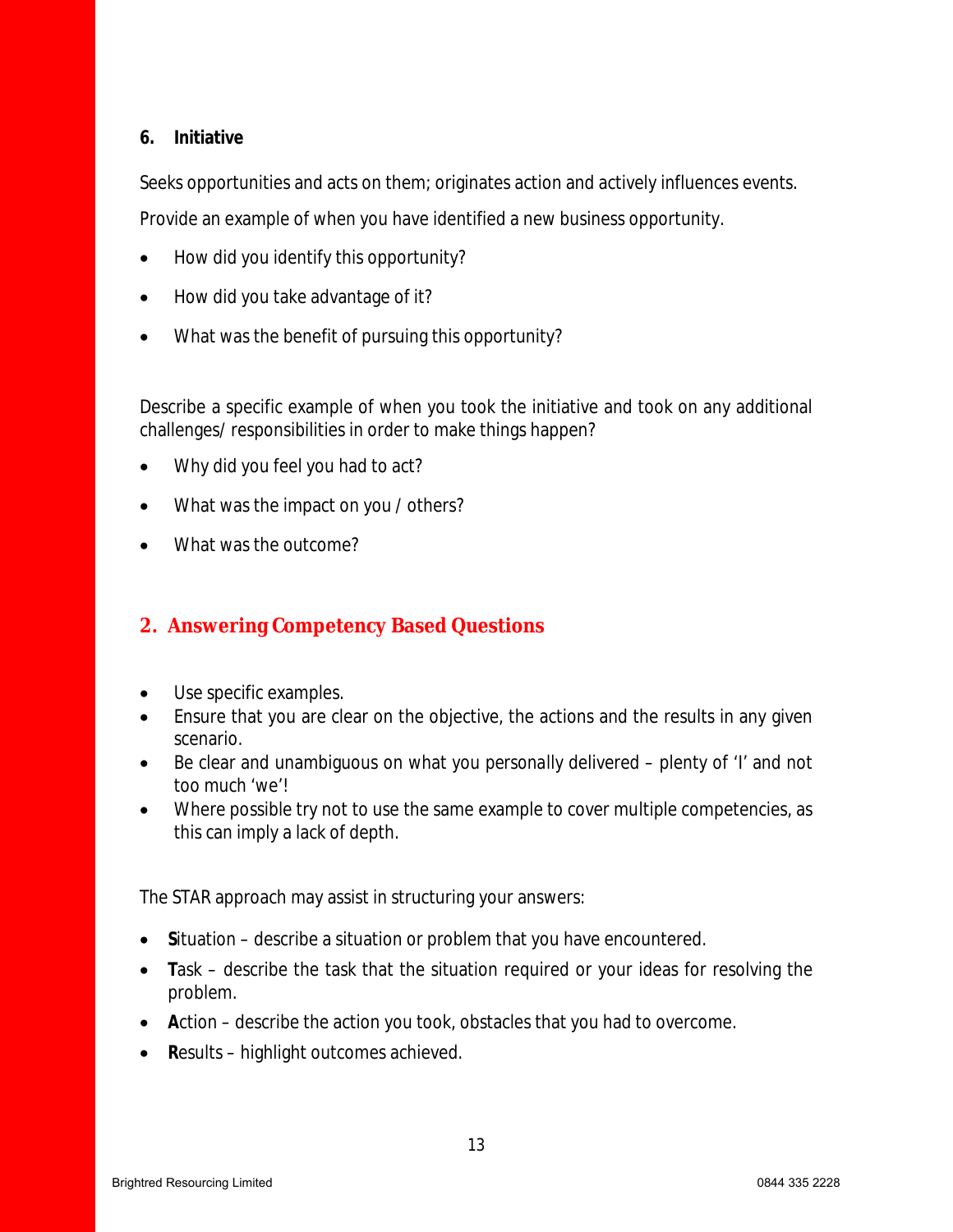In short, competency questions are nothing to fear. The main difference from a typical experience based interview is that rather than the discussion following a time line i.e. your career development, it is about matching specific aspects and examples from you experience against a specific attribute i.e. a competency!

# **3. Company Presentations**

If you have been asked to produce a presentation for a company for your final interview then they are looking for you to prove your commitment to the process by investing time and effort into its preparation.

All presentations will vary depending on the title you are given, but they are all looking for the following key factors

- Public speaking under pressure (replicating client meetings)
- Clear, concise and impactful communication skills
- Presence your ability to hold an audience
- Research skills
- $\bullet$  Intelligence your understanding of the chosen topic
- Creative thinking -
- Sales skills

#### **How Should I Present it?**

Most companies are flexible on how you present to them, however we always recommend a PowerPoint slide show if you are confident with it, as it not only looks professionals, but helps you focus your audience and maintain a structure to your presentation.

If you are not happy using PowerPoint, make sure you still produce a hand out for your audience, and prompt cards for you. This can always be passed to them as evidence of your preparation (even if you fail to deliver it as well as you would have hoped).

#### **Structure**

Regardless of the subject matter, you always need to start your preparation with a clear structure which you can build your speech around, which should always consist of the following;

- Introduction Announce who you are and where you are from, (yourself or in Character), Why you are here, and you hope to achieve by the end of the presentation.
- The Background opening slides normally set the scene, proving you have done research around the area you are presenting on.
- The Focus Narrowing down on the key factors you believe are most important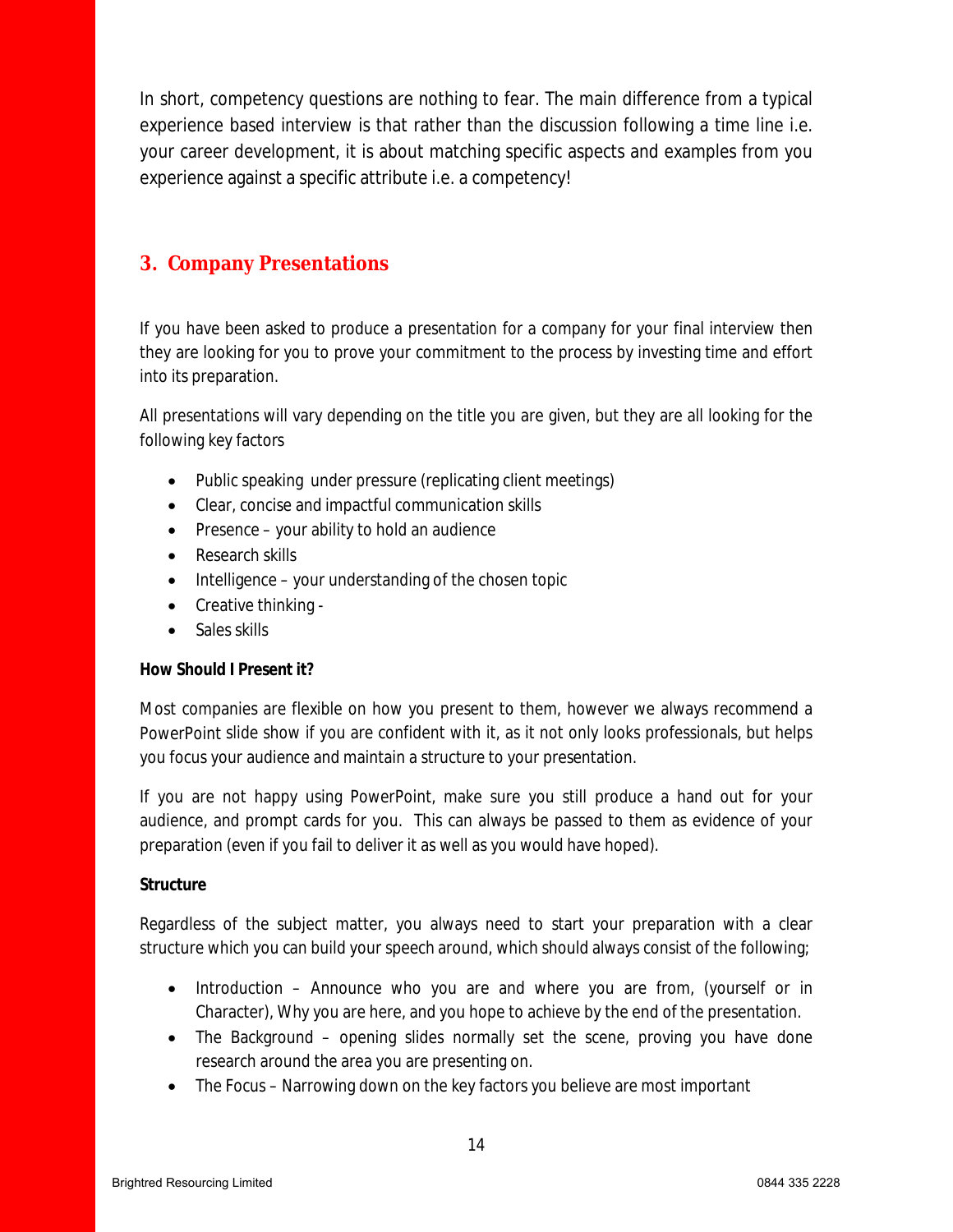- The Solution using your own ideas, draw on what you have learnt to offer a solution to the initial problem, or sell the benefits of the product/service on offer (it could be you)
- Conclusions draw everything together
- Questions Great last slide, shifts the focus onto the audience and allows you to tackle anything missed initially.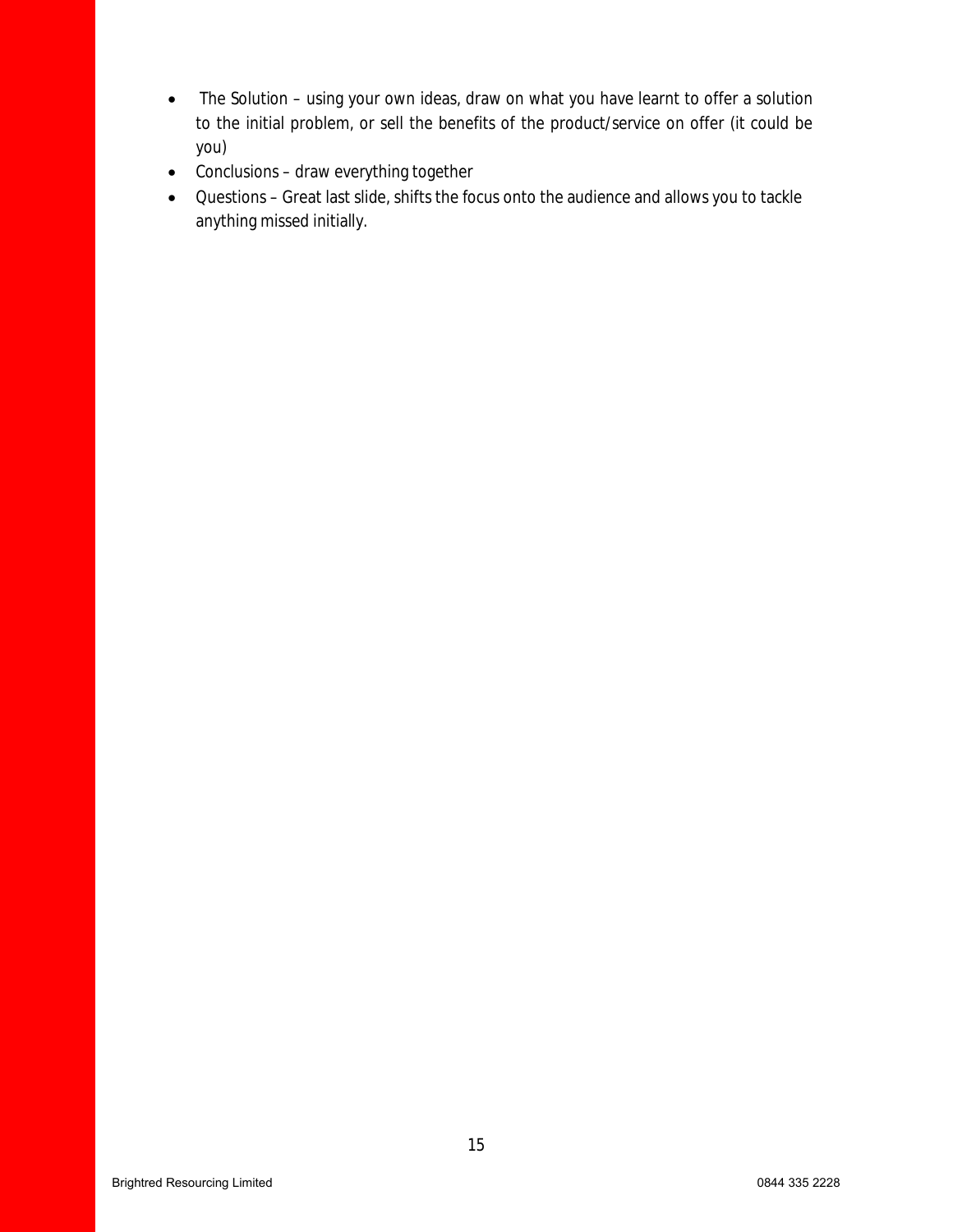# **Appendix 1 – Interview Questions to Consider**

- What do you enjoy (dislike) about (your role)?
- Have you worked under pressure? (Meaning can you?) Give examples.
- What kinds of people do you like working with?
- Can you give me an example of when your work was criticised? (Be prepared for the next one of how you coped and the outcome).
- What is the worst situation you have faced outside work? (As above).
- Give me an example of when you have felt anger at work? (And how did you cope and still perform a good job?).
- What kind of people do you find it difficult to work with? (Take care! You won't know about all the staff at the company you are interviewing with).
- Give me an example of when you have had to face a conflict of interest at work. (Testing interpersonal skills, team and leadership opportunities).
- Tell me about the last time you disagreed with your boss.
- Do you prefer to work alone or in a group, and why?
- This organisation is very different to your current employer; how do you think you are going to fit in? (You may not be able to answer until you have established what he/she perceives as the differences).
- How do you measure your own performance?
- What kind of pressures have you encountered at work?
- Are you a self-starter? Give me examples to demonstrate this.
- Describe the biggest problem you have faced recently and how you resolved it. What changes in the work place have caused you difficulty and why?
- Give me an example of when you have been out of your depth.
- What can you bring to this organisation?
- How would your workmates describe you?
- Why should I give this job to you instead of the other people on the shortlist? (Strengths).
- What reservations should I have about you as an employee? (Weaknesses).
- What 5 adjectives would you use that best describe you (both in and out of the workplace)?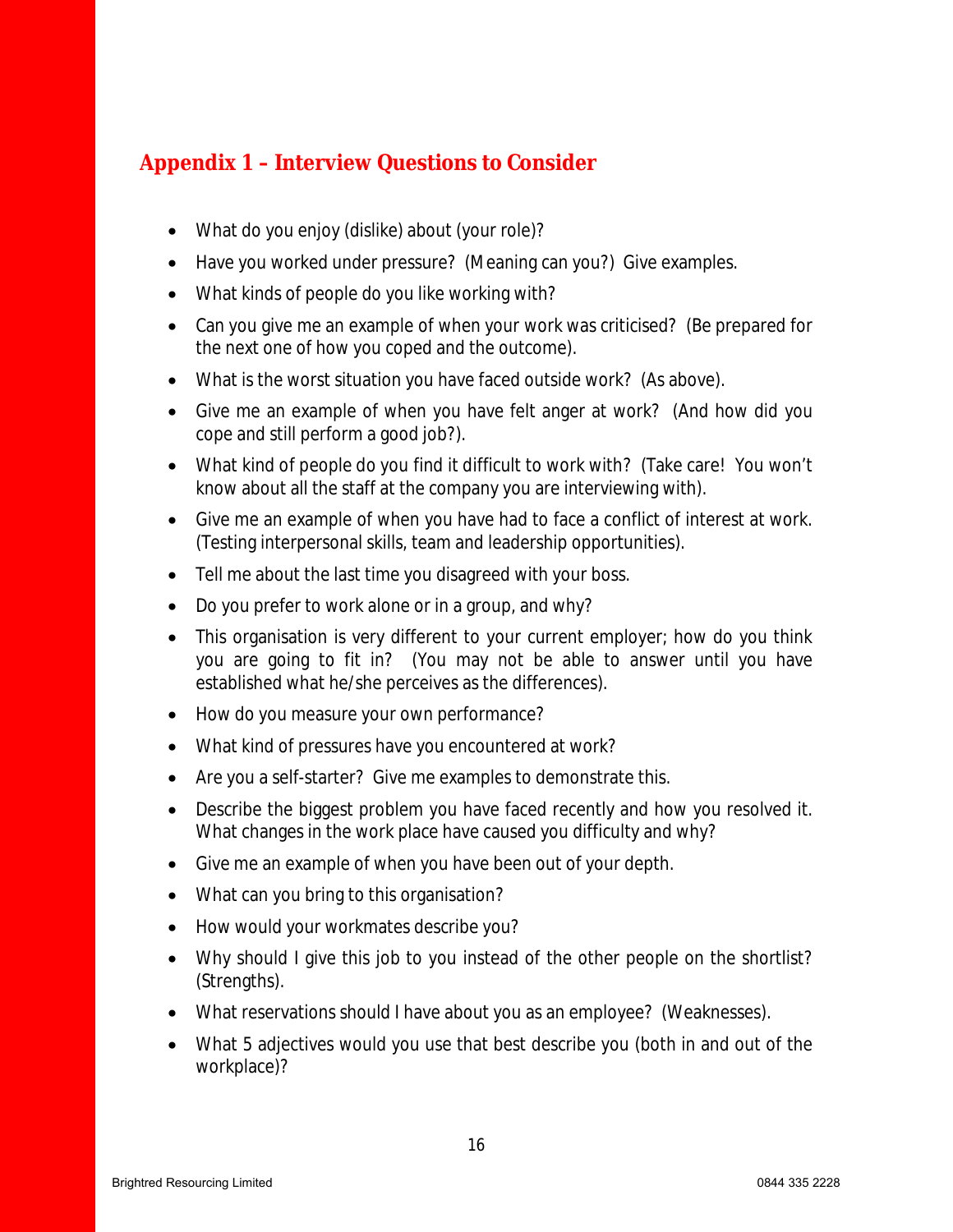# **Top Ten Tips**

These are our top ten tips for being successful in interviews. They may seem obvious but it is surprising the number of people that fail an interview for one of these reasons. Make sure you don't make the same mistake.

- 1. **Research** this applies equally to both the industry and the company you are interviewing. The interviewer will expect you to have a good commercial awareness of the industry in general. If you don't know the basics then how can they believe that you really want to pursue it as a career. Likewise they will expect you to know about their company too. Their company website will often be a good source of information on the history of the company and this is the minimum you will be expected to know. To really impress make sure you understand the markets they work in, type of work they do, who their major competitors are. If you have done research beyond just looking at their website it will really set you apart.
- 2. **Appearance**  This is the first opportunity to make a good impression. Make sure you are smart, corporate and well groomed. How you dress for an interview is how the interviewer will expect you to dress when they send you to meet their clients. Small details like not doing up your top button or dirty shoes may seem minor but will be interpreted as you not being professional and not paying attention to detail.
- 3. **DON'T be late**  make sure you turn up on time; lateness will give a bad impression. Again if you are late to your interview, this will be interpreted as you also being likely to be late to client meetings too. Leave early and make sure you know where you are going. If you arrive early then have a look around the area or get a coffee. Turning up too early can be just as disruptive as turning up late. If you are going to be late than make sure you call as soon as possible to explain why and what time you expect to arrive.
- 4. **Ask good questions** it is important you show that you are interested in the role and the company. The best way to do this is through asking good questions. This is also a good opportunity to demonstrate your commercial awareness. Ask about the growth of the company, how it stands out from its competition, plans for future. Also ask about the development of the role, where they see it going.

In your first interview **avoid** questions about salary, benefits or holidays. This will be discussed at a later stage. The interviewer wants to see that you are interested in the opportunity and excited by the role and not there just to get a certain salary or number of holidays.